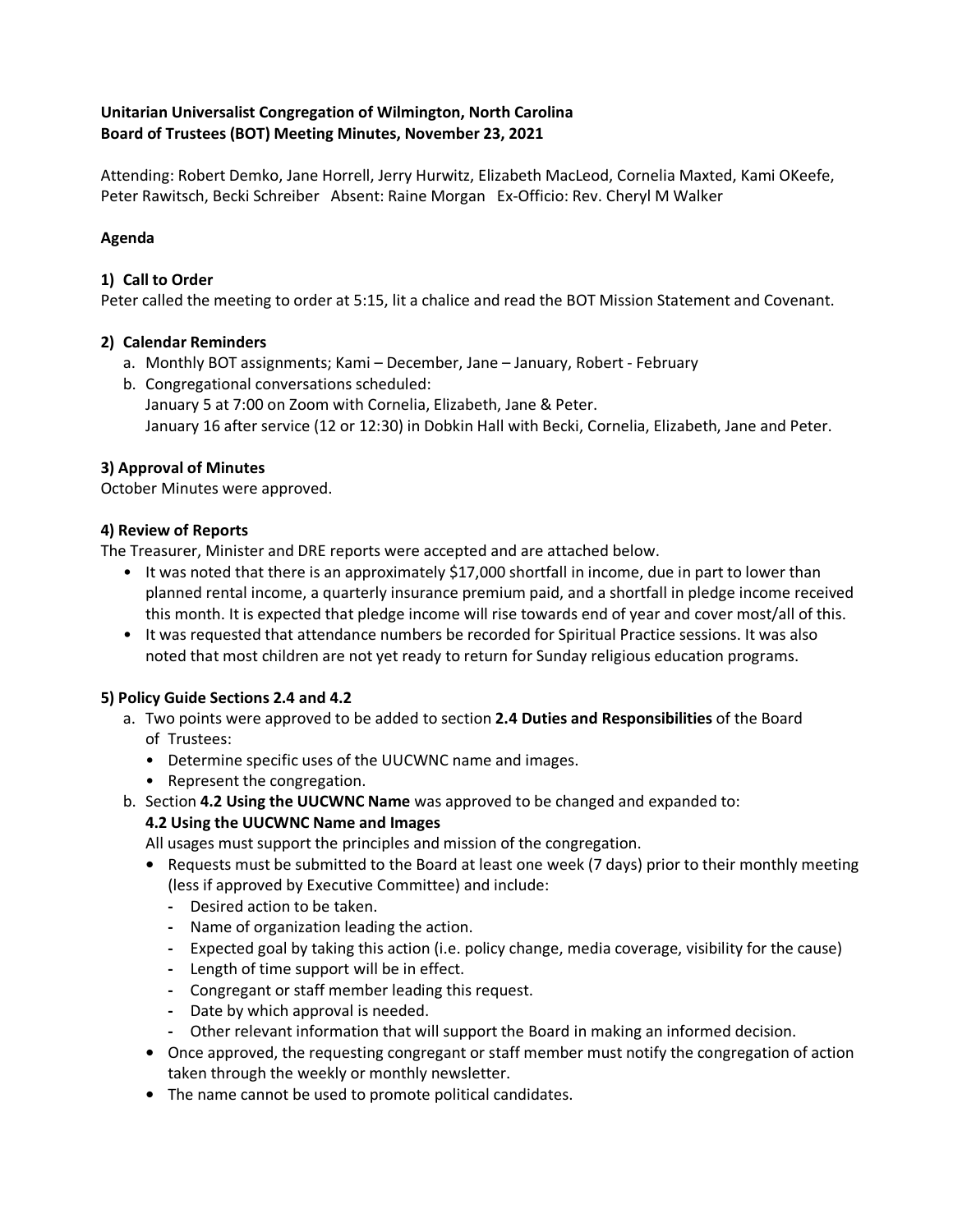### **6) Ministerial Transition**

The UUA Transitional Ministry Handbook and Timeline were shared and discussed:

- In support of a "good ending", we recognize that the grieving process is taking place throughout the congregation and staff, that there are protocols in place for respecting our covenant and boundaries, and that the timeline allows for exit interviews.
- The BOT has chosen to request an Interim Minister for 24 months. This process will begin in January and should be completed in May. The BOT, or a sub-committee of it, will be responsible for this search.
- We will provide post-monthly BOT meeting email communication to the congregation so that all will be kept apprised of the process and progress. BOT members should respond to email inquiries if they know the answer, otherwise Elizabeth will research and respond.
- All BOT members will read the Handbook prior to our December meeting and **The Interim** was suggested for additional reading.

#### **7) Vision Planning**

Elizabeth has scheduled a meeting with UUA Southern Region staff members to get a better understanding of the recommended process for creating a vision, the timeline and role of Interim Minister.

#### **8) January Congregational Conversations**

Several committees (i.e., BOT Vision Planning, Social Justice Ministry 8<sup>th</sup> principle, Building Planning, Program Council, Committee for Ministry) may soon be seeking feedback from the congregation on similar topics and we will work to incorporate them when planning subjects for our January conversations. The BOT will conduct this planning and outreach via email.

#### **9) Fundraising**

The team presented a plan outline that includes recruiting hosts for small dinner groups, a book and plant sale, an "envelope game" and craft/special interest workshops.

#### **10) Staff Holiday Bonus Collection**

Elizabeth will follow up with Reverend Cheryl on how best to do this. Jane volunteered to decorate two baskets for Dec. 12 and 19 services. Current volunteers to collect donations: Dec 12 9:30 service – Jane and Kami Dec 12 11:00 service – Kami and possibly Elizabeth Dec 19 9:30 service – Jane and Kami Dec 19 11:00 service – Kami, Robert, Cornelia

#### **11) November Policy Manual Review**

**Sections 2.10** and **2.11** were reviewed and accepted as is. **Section 3.4** was tabled for research and discussion at next meeting. **Section 3.5** was tabled for next meeting.

Closing words were read and the meeting adjourned at 7:15.

#### **Next BOT Meetings:**

Tuesday, Dec 14 - Exec Com at 5:00 Tuesday, Dec 21 - BOT at 5:15 Note: In-person and hybrid services resumed on Sunday, Nov. 14.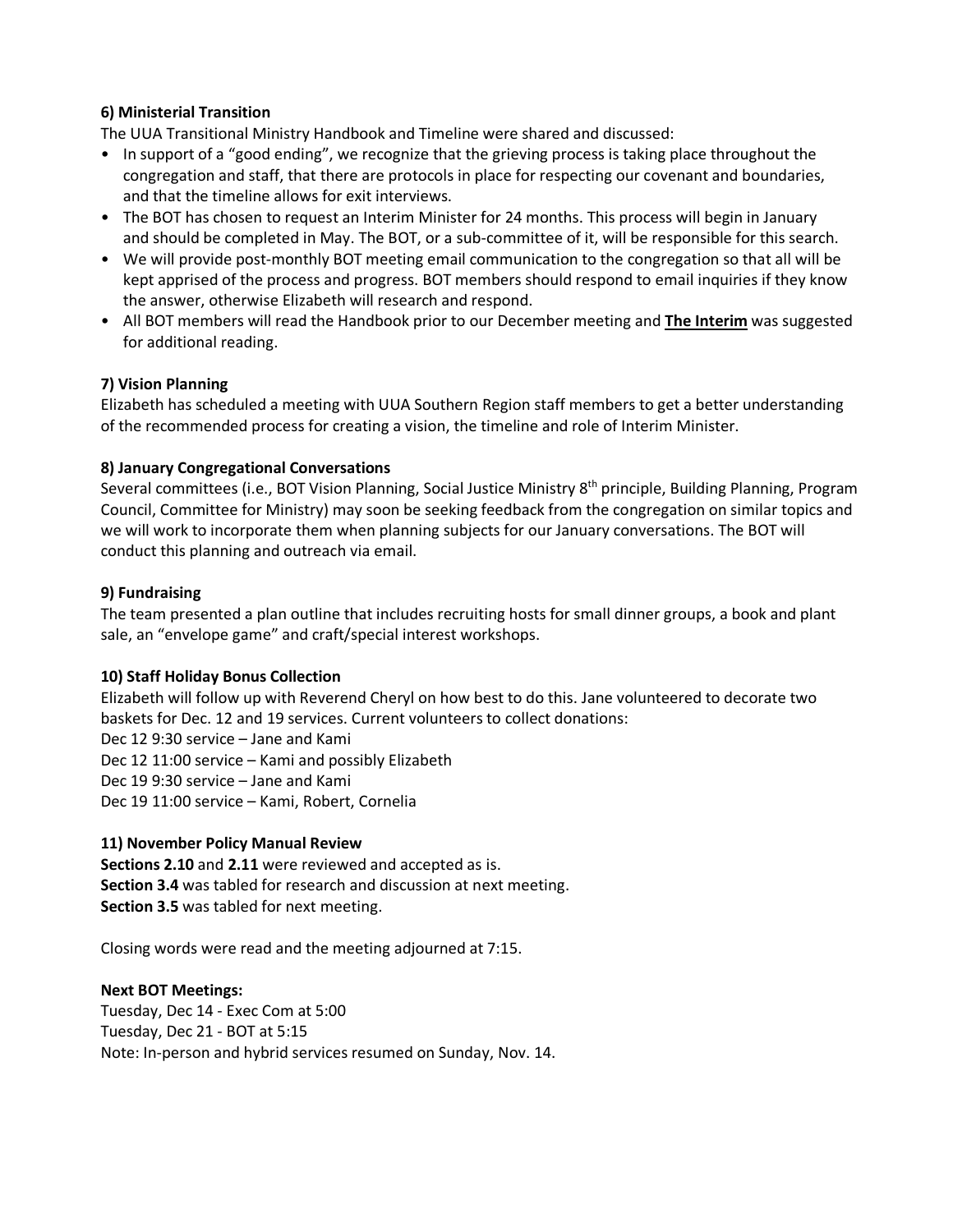# **Action Items/Deferred Topics**

- Initiate Interim Minister request (BOT)
- Send monthly update to congregation re: process and progress on Interim Minister search (Elizabeth and BOT).
- Plan topics for January congregational conversations (BOT)
- Read Transitional Ministry Handbook (BOT)
- Implement fundraising plan (Kami, fundraising team and BOT)
- Review tabled Policy Guide sections 2.3 Covenant, 2.6 Board Limitations, 2.7 Fiduciary Responsibility, 3.4 Executive Limitations, 3.5 Manuals and Handbooks (Elizabeth and BOT)
- Determine Policy Guide section 2.1 Mission (Elizabeth and BOT)
- Determine Policy Guide section 2.2 Vision (Jane, Robert and BOT)
- Develop policy for communication processes between the BOT / Congregation / Minister (BOT and Minister)
- Review Bylaws/determine its position in our Policy Manual Monitoring schedule (Elizabeth and BOT)
- Completion of the Building Operations Manual (Minister)
- Determine schedule for a spring congregational conversation and a BOT-led worship service. (BOT and Rev. Cheryl)
- Develop plans for bringing the 8<sup>th</sup> principle to our congregation (Social Justice Ministry, Raine and BOT)
- Consider allocating budget from reserves or new donations for web development. (Elizabeth, Rev. C and BOT)
- Consider who and how to implement a review and salary management program for staff. (Rev C, Finance Team and BOT)
- Per Annual Congregational Meeting, request that Finance Team consider the congregational suggestion to pay towards health care insurance coverage for part-time staff (Cornelia, Finance Comm, and BOT)
- Consider including in future annual budgets the registration fee for 1+ BOT members to attend General Assembly (Becki and BOT)
- Add column to ICON spreadsheet showing annual budget allocation for each line item, if possible.

Submitted by Cornelia Maxted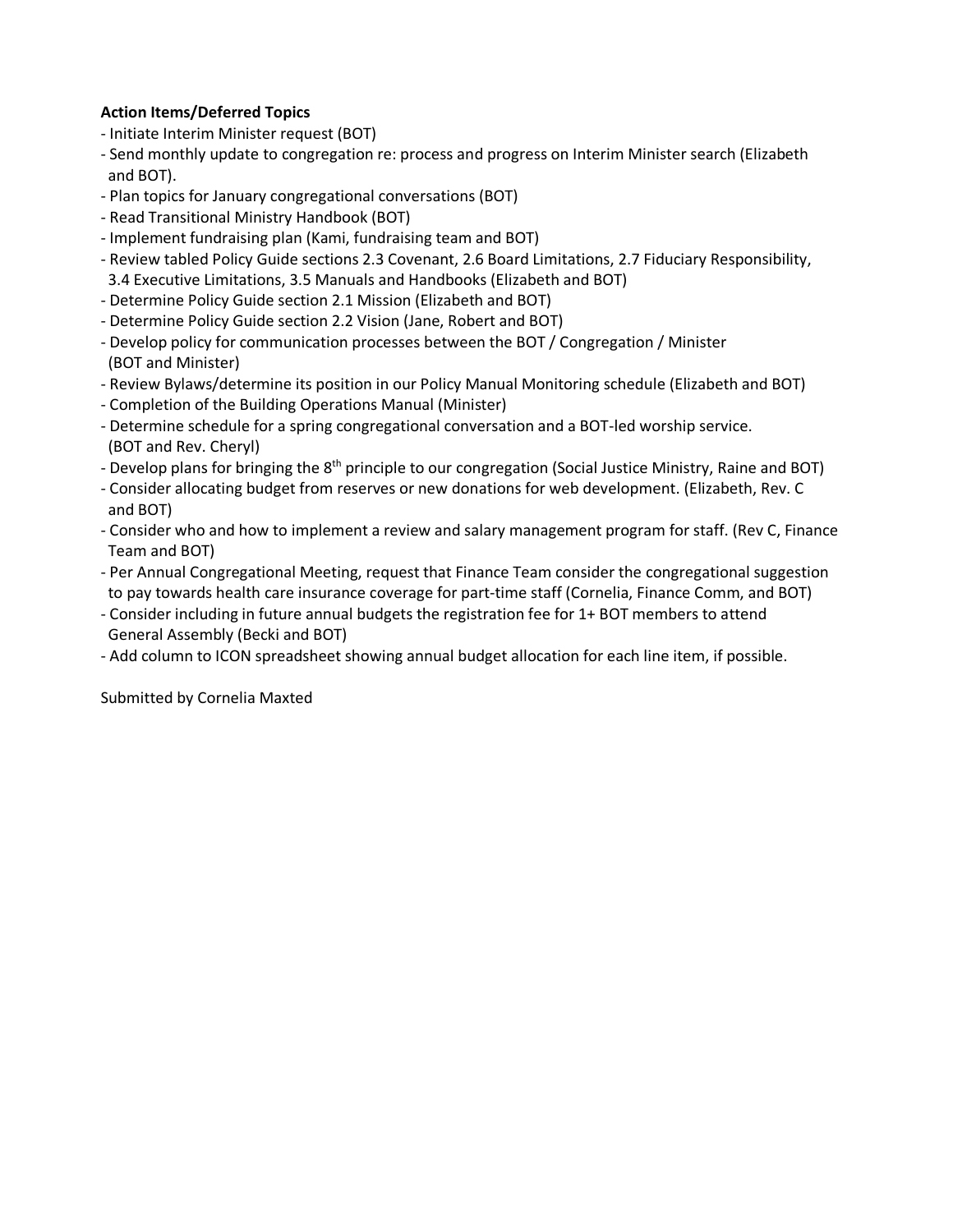# *Minister's Report Board Meeting 11/23/2021*

# **Administration**

- We reopened the church for worship services on 11/14/2021. The first service at 9:30 am was sparsely attended in person, but had a significant turnout online, via Zoom. There were some sound issues with the Zoom broadcast which have been rectified by purchasing a microphone for the pulpit. The zoom vergers and I have been testing the system and adjusting things to make the Zoom and in person services of equal quality. We added the ability for Zoom participants to have after worship time to chat.
- The 11:00 service was well attended as was Quest. People are very glad to be back in person and many people who had not been attending services online attended the in-person services.
- I have hired two pianists to provide music along with Diane Halley. This gives us a full complement of pianists. I will assemble some people to start a search for a choir director now that it appears we will stay open.
- I announced my intention to make this my last church year, first to the Board, then the Committee for Ministry, and then the entire Congregation

# **Congregational Life**

- The Membership Engagement team has completed the UUCWNC Resource Guide, entitled Something For Everyone. It is available online and printed copies are in the foyer. It was assembled by Gary O'Connell with the help of Sylvia Quinn and the entire team. We have created alias emails for each group.
- We updated the website to reflect our reopening. We are also updating the website with the updated information from the Resource Guide.
- Leslie and I, along with Eileen Barley, held a Welcome! To UUCWNC presentation. There were three people who attended. I believe that when we present it again in the Spring there will be more attendees.
- Met with the Generous Life Team (GLT) to begin our work for the church year, under the leadership of Deb File and Beth O'Connell.

# **Unitarian Universalism**

- Continued my work with the Article II Committee. We are planning to present at the regional gathering on Dec 11 and 12.
- Worked with the Regional staff on a joint presentation.
- Attended the Interim Minister's training class.

Respectfully submitted,

Rev. Cheryl M. Walker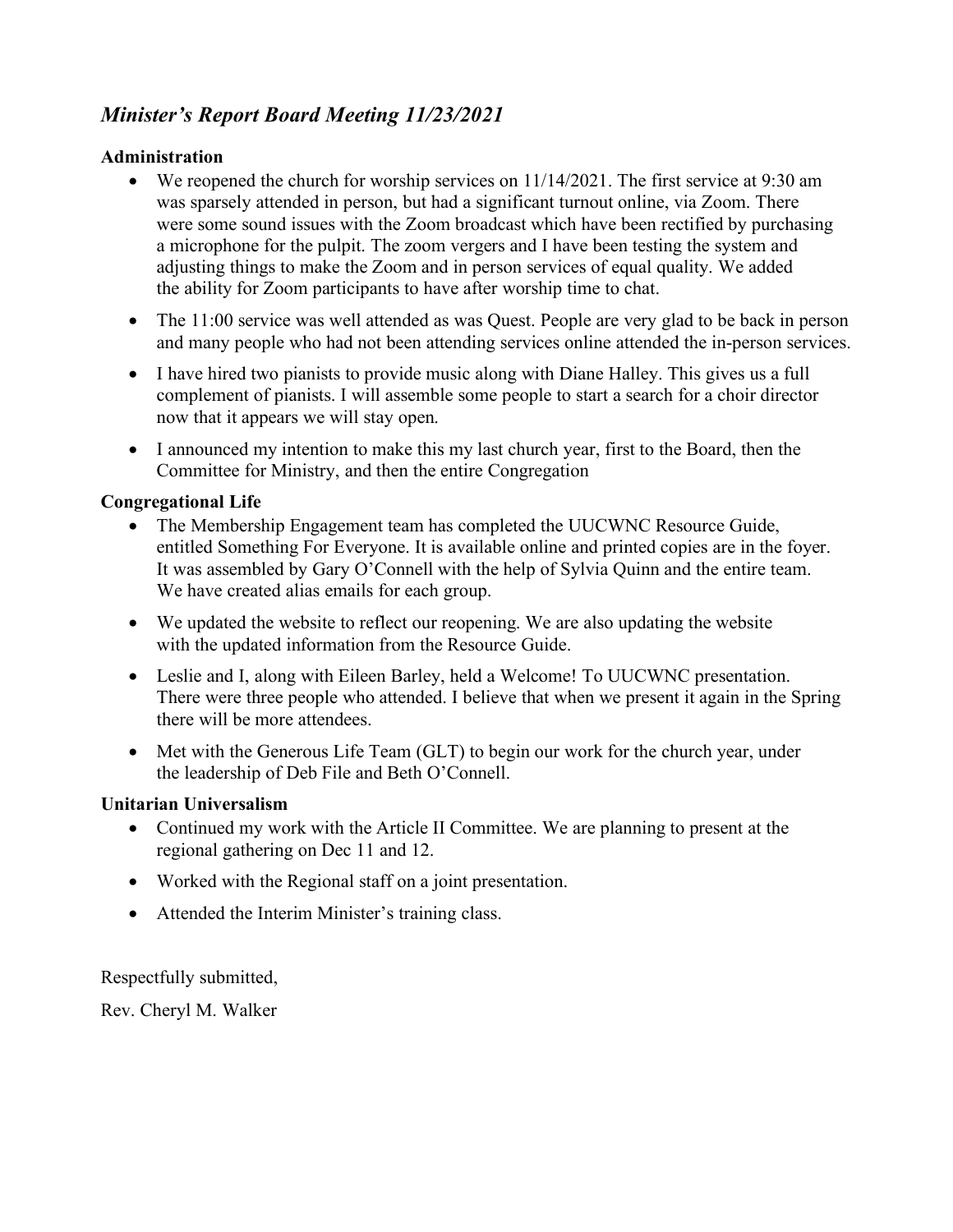# **Attendance for October:**

| <u>Date</u> | <b>Devices</b> |
|-------------|----------------|
| 10/03       | 96             |
| 10/10       | 93             |
| 10/17       | 83             |
| 10/24       | 76             |
| 10/31       | 92             |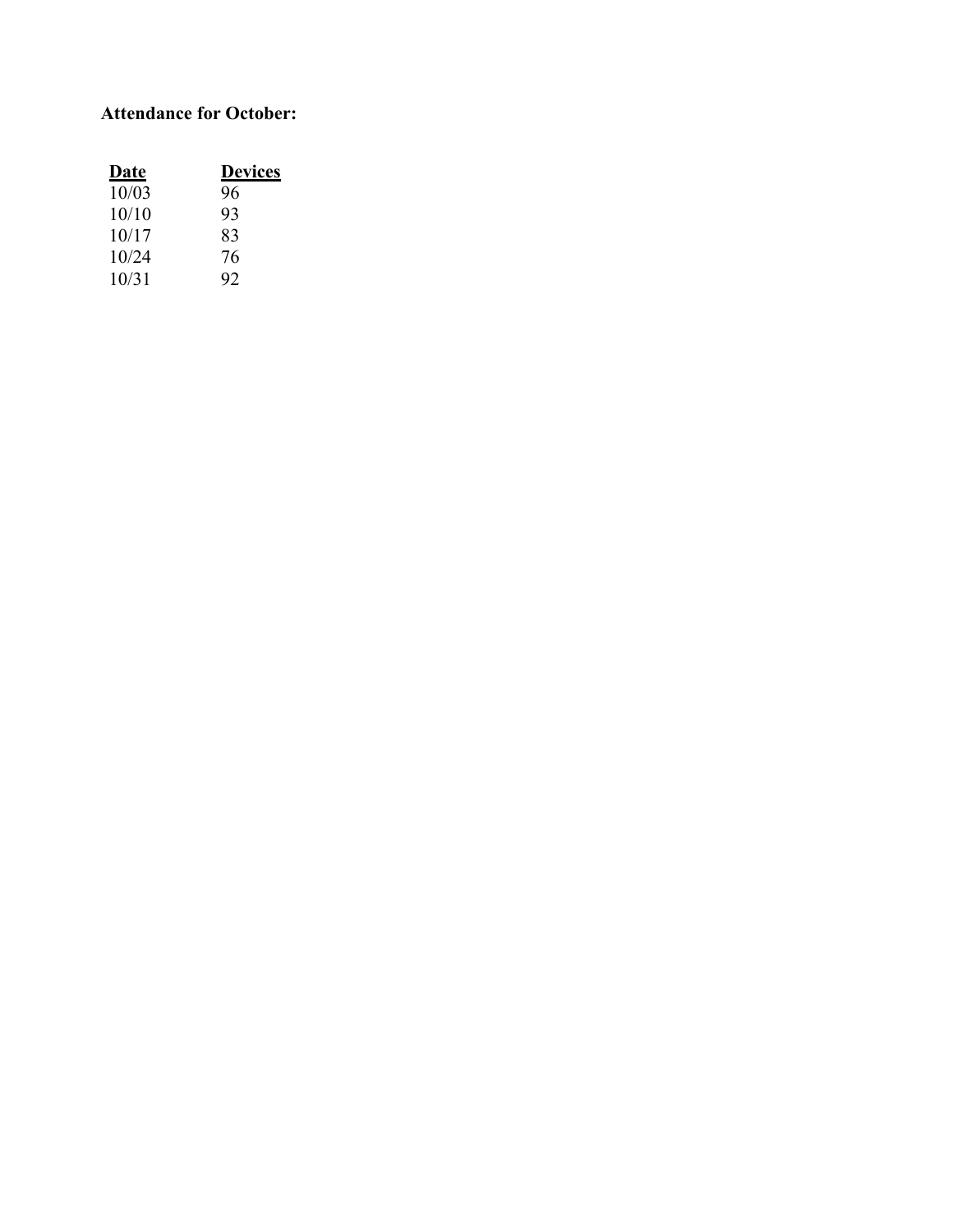**Lifespan Religious Education – November 2021 Monthly Report to Board Leslie O'Connor**

# **Accomplishments:**

- Delivered training to Amelia Beamer, our new Childcare/Classroom Assistant Employee. I advised her of all safety policies, obtained all required paperwork and I am confident that she will work out well for our families with young children.
- Based on feedback from parents, I've decided to slow down on facebook page development for now. They simply do not have interest in online content of a UU nature for their young kids. I'm hearing that they want their children to have meaningful experiential time in which to build relationships and that until vaccines become a reality for younger children, the potential for this to happen will be limited. (This was two mothers discussing their personal thoughts.)
- Finished painting the nursery bookshelves and the blue bookshelves. Hung pictures and some wall art. Physically prepared all rooms to receive children on reopening day. Marissa Harrell was the only student in attendance. We had a great time.
- Assisted with the facilitation of the 3-part Welcome! workshops with Rev. Cheryl, copying agenda and hand-outs, preparing the room, running ads in the Beacon and Digest and corresponding with participants via email.
- Continued with the ongoing Spiritual Practices workshop series with low attendance. But at least the offer remains.

# **Upcoming month:**

- Engage with Peter Rawitch to develop a congregational training plan for the adoption of the 8<sup>th</sup> principle.
- Recruit Our Whole Lives (OWL) facilitators to attend virtual training in March (registration deadline is March 30<sup>th</sup>).
- Follow up with UNCW adjunct prof who volunteered to lead an OWL group for senior citizens.